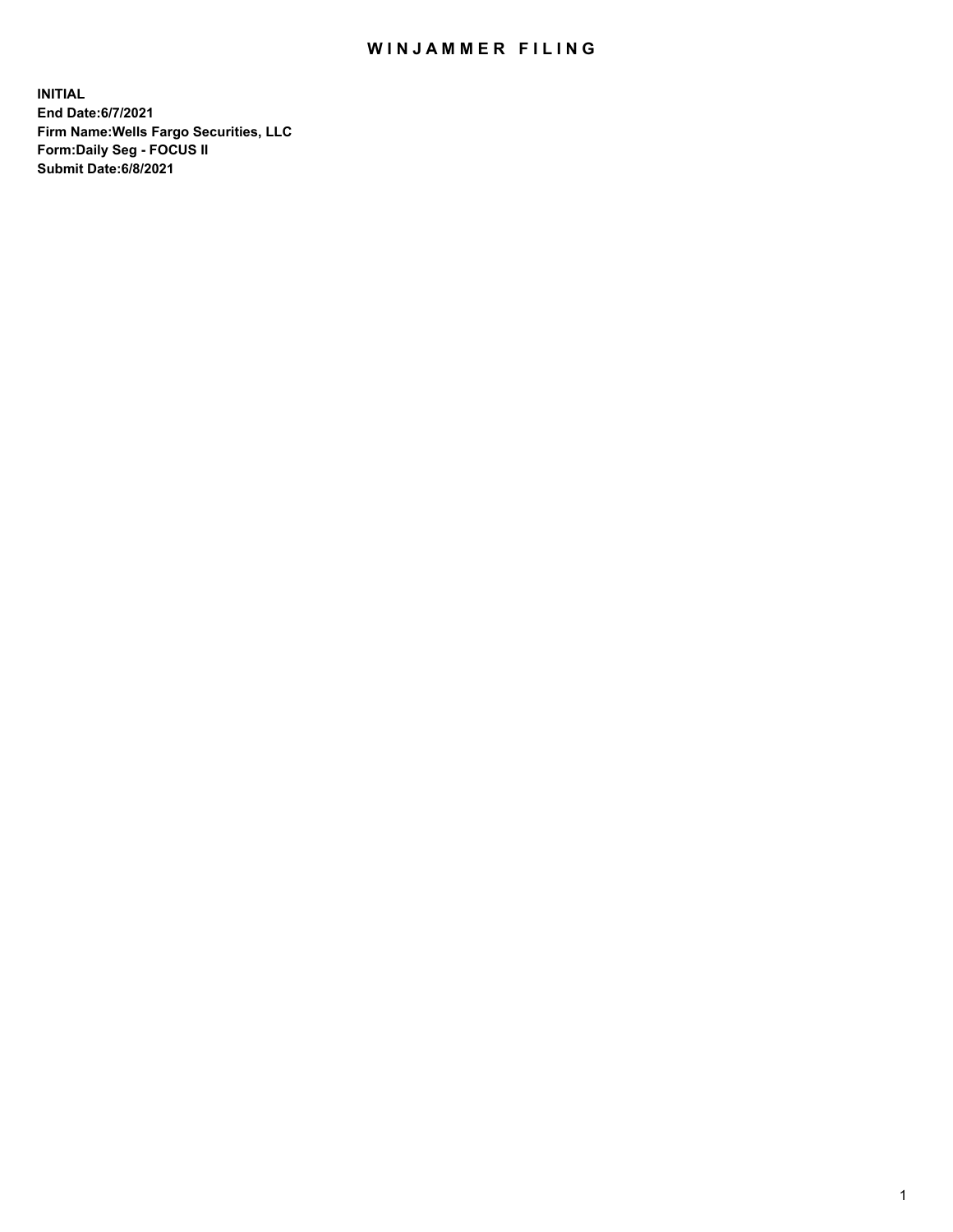**INITIAL End Date:6/7/2021 Firm Name:Wells Fargo Securities, LLC Form:Daily Seg - FOCUS II Submit Date:6/8/2021 Daily Segregation - Cover Page**

| Name of Company                                                                                                                                                                                                                                                                                                                | <b>Wells Fargo Securities LLC</b>                              |
|--------------------------------------------------------------------------------------------------------------------------------------------------------------------------------------------------------------------------------------------------------------------------------------------------------------------------------|----------------------------------------------------------------|
| <b>Contact Name</b>                                                                                                                                                                                                                                                                                                            | <b>James Gnall</b>                                             |
| <b>Contact Phone Number</b>                                                                                                                                                                                                                                                                                                    | 917-699-6822                                                   |
| <b>Contact Email Address</b>                                                                                                                                                                                                                                                                                                   | james.w.gnall@wellsfargo.com                                   |
| FCM's Customer Segregated Funds Residual Interest Target (choose one):<br>a. Minimum dollar amount: ; or<br>b. Minimum percentage of customer segregated funds required:% ; or<br>c. Dollar amount range between: and; or<br>d. Percentage range of customer segregated funds required between:% and%.                         | 270,000,000<br>$\overline{\mathbf{0}}$<br>0 <sub>0</sub><br>00 |
| FCM's Customer Secured Amount Funds Residual Interest Target (choose one):<br>a. Minimum dollar amount: ; or<br>b. Minimum percentage of customer secured funds required:% ; or<br>c. Dollar amount range between: and; or<br>d. Percentage range of customer secured funds required between:% and%.                           | 40,000,000<br><u>0</u><br>00<br>0 <sub>0</sub>                 |
| FCM's Cleared Swaps Customer Collateral Residual Interest Target (choose one):<br>a. Minimum dollar amount: ; or<br>b. Minimum percentage of cleared swaps customer collateral required:% ; or<br>c. Dollar amount range between: and; or<br>d. Percentage range of cleared swaps customer collateral required between:% and%. | 400,000,000<br><u>0</u><br>0 <sub>0</sub><br>00                |

Attach supporting documents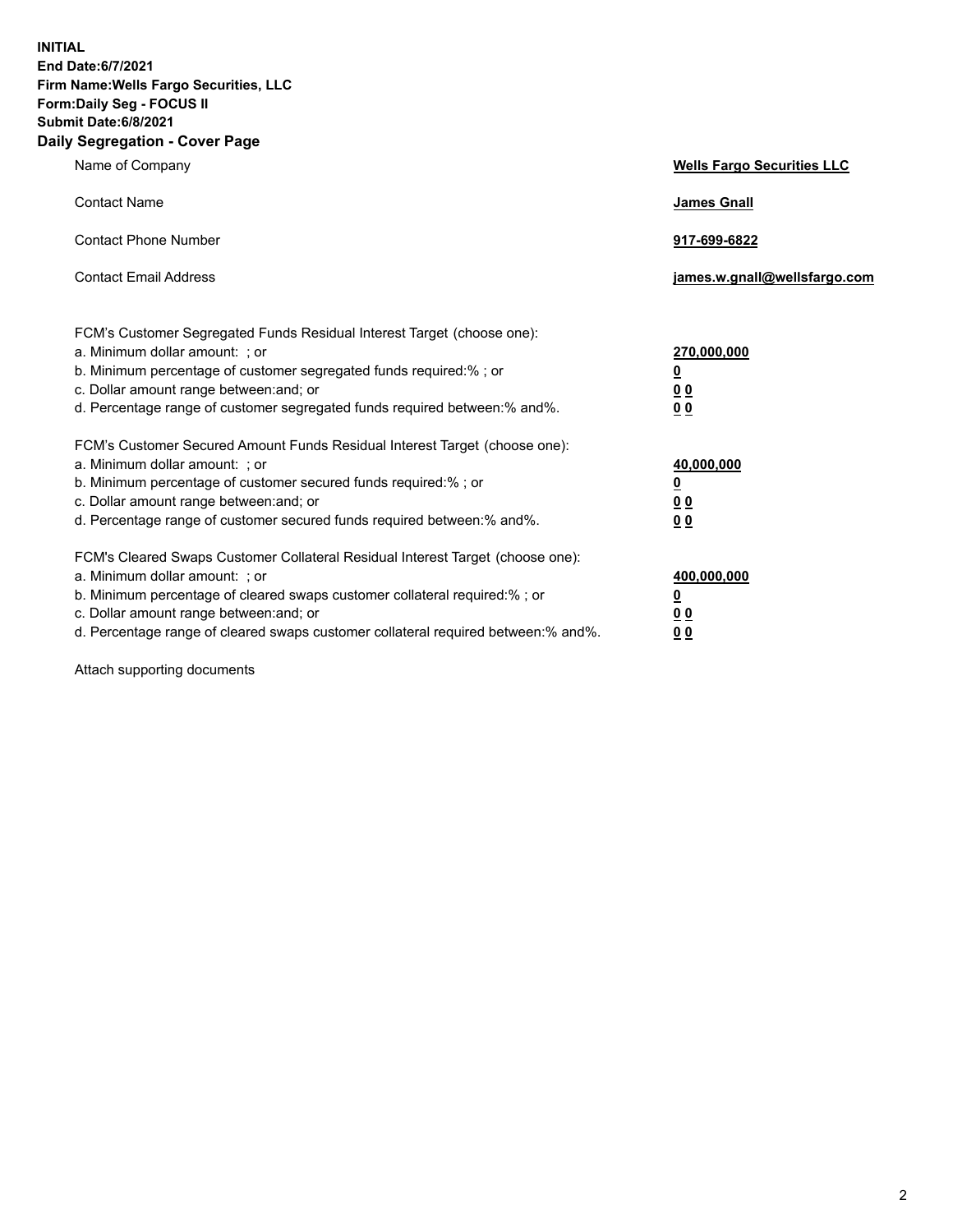**INITIAL End Date:6/7/2021 Firm Name:Wells Fargo Securities, LLC Form:Daily Seg - FOCUS II Submit Date:6/8/2021 Daily Segregation - Secured Amounts**

Foreign Futures and Foreign Options Secured Amounts Amount required to be set aside pursuant to law, rule or regulation of a foreign government or a rule of a self-regulatory organization authorized thereunder **0** [7305] 1. Net ledger balance - Foreign Futures and Foreign Option Trading - All Customers A. Cash **200,476,258** [7315] B. Securities (at market) **218,374,678** [7317] 2. Net unrealized profit (loss) in open futures contracts traded on a foreign board of trade **45,381,964** [7325] 3. Exchange traded options a. Market value of open option contracts purchased on a foreign board of trade **11,467** [7335] b. Market value of open contracts granted (sold) on a foreign board of trade **-16,853** [7337] 4. Net equity (deficit) (add lines 1. 2. and 3.) **464,227,514** [7345] 5. Account liquidating to a deficit and account with a debit balances - gross amount **6,447,245** [7351] Less: amount offset by customer owned securities **-6,443,901** [7352] **3,344** [7354] 6. Amount required to be set aside as the secured amount - Net Liquidating Equity Method (add lines 4 and 5) **464,230,858** [7355] 7. Greater of amount required to be set aside pursuant to foreign jurisdiction (above) or line 6. **464,230,858** [7360] FUNDS DEPOSITED IN SEPARATE REGULATION 30.7 ACCOUNTS 1. Cash in banks A. Banks located in the United States **70,133,603** [7500] B. Other banks qualified under Regulation 30.7 **63,829,617** [7520] **133,963,220** [7530] 2. Securities A. In safekeeping with banks located in the United States **117,355,019** [7540] B. In safekeeping with other banks qualified under Regulation 30.7 **0** [7560] **117,355,019** [7570] 3. Equities with registered futures commission merchants A. Cash **57,171,606** [7580] B. Securities **106,024,477** [7590] C. Unrealized gain (loss) on open futures contracts **-30,969,853** [7600] D. Value of long option contracts **11,467** [7610] E. Value of short option contracts **-16,853** [7615] **132,220,844** [7620] 4. Amounts held by clearing organizations of foreign boards of trade A. Cash **0** [7640] B. Securities **0** [7650] C. Amount due to (from) clearing organization - daily variation **0** [7660] D. Value of long option contracts **0** [7670] E. Value of short option contracts **0** [7675] **0** [7680] 5. Amounts held by members of foreign boards of trade A. Cash **-53,068,600** [7700]

- B. Securities **215,129,851** [7710]
- C. Unrealized gain (loss) on open futures contracts **49,172,284** [7720]
- D. Value of long option contracts **0** [7730]
- E. Value of short option contracts **0** [7735] **211,233,535** [7740]
- 6. Amounts with other depositories designated by a foreign board of trade **0** [7760]
- 7. Segregated funds on hand **0** [7765]
- 8. Total funds in separate section 30.7 accounts **594,772,618** [7770]
- 9. Excess (deficiency) Set Aside for Secured Amount (subtract line 7 Secured Statement Page 1 from Line 8)
- 10. Management Target Amount for Excess funds in separate section 30.7 accounts **40,000,000** [7780]
- 11. Excess (deficiency) funds in separate 30.7 accounts over (under) Management Target **90,541,760** [7785]

**130,541,760** [7380]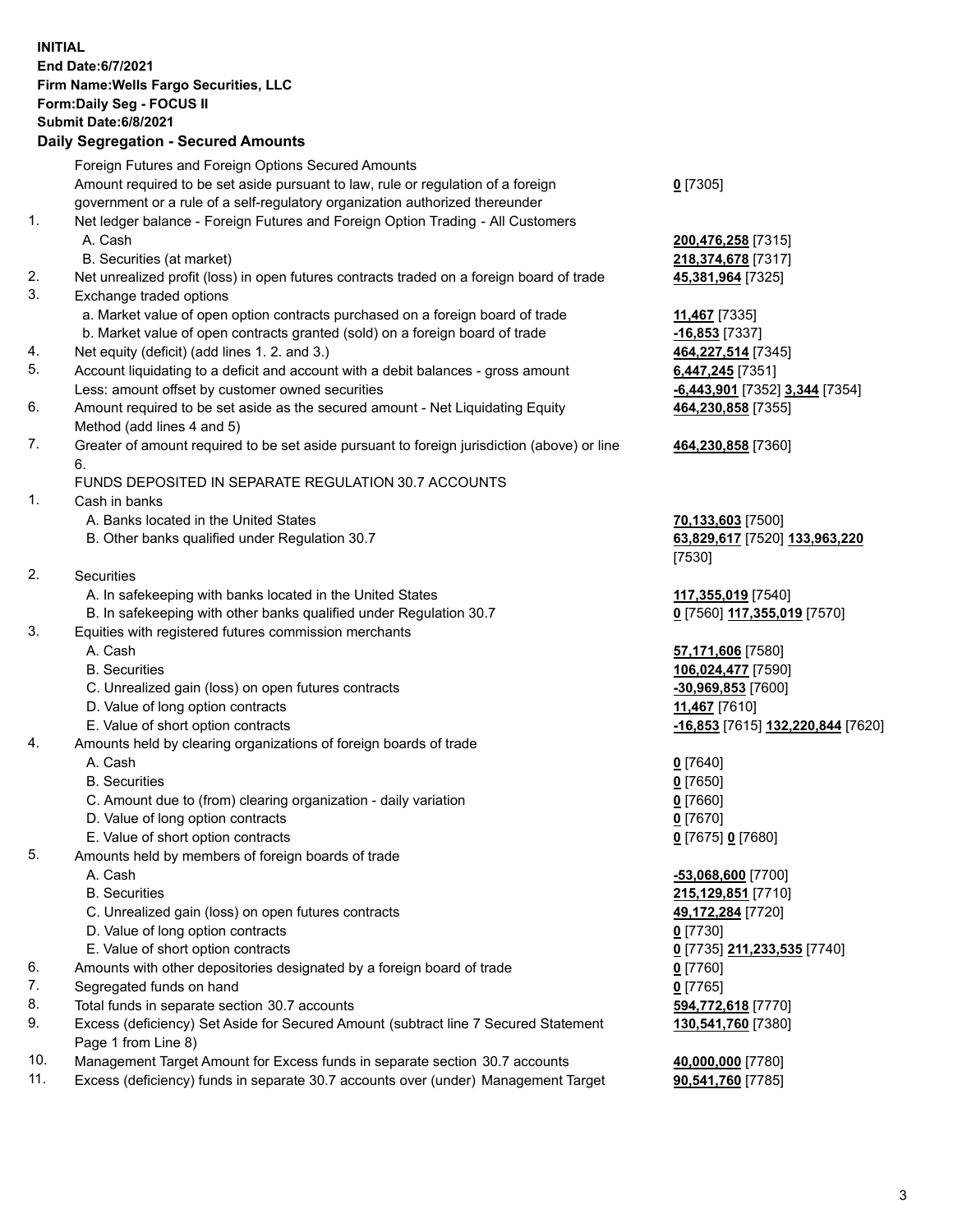**INITIAL End Date:6/7/2021 Firm Name:Wells Fargo Securities, LLC Form:Daily Seg - FOCUS II Submit Date:6/8/2021 Daily Segregation - Segregation Statement** SEGREGATION REQUIREMENTS(Section 4d(2) of the CEAct) 1. Net ledger balance A. Cash **3,962,011,544** [7010] B. Securities (at market) **1,952,622,614** [7020] 2. Net unrealized profit (loss) in open futures contracts traded on a contract market **-1,149,039,848** [7030] 3. Exchange traded options A. Add market value of open option contracts purchased on a contract market **776,264,421** [7032] B. Deduct market value of open option contracts granted (sold) on a contract market **-918,805,753** [7033] 4. Net equity (deficit) (add lines 1, 2 and 3) **4,623,052,978** [7040] 5. Accounts liquidating to a deficit and accounts with debit balances - gross amount **37,567,048** [7045] Less: amount offset by customer securities **-33,725,301** [7047] **3,841,747** [7050] 6. Amount required to be segregated (add lines 4 and 5) **4,626,894,725** [7060] FUNDS IN SEGREGATED ACCOUNTS 7. Deposited in segregated funds bank accounts A. Cash **211,769,617** [7070] B. Securities representing investments of customers' funds (at market) **220,039,531** [7080] C. Securities held for particular customers or option customers in lieu of cash (at market) **804,093,270** [7090] 8. Margins on deposit with derivatives clearing organizations of contract markets A. Cash **1,400,881,715** [7100] B. Securities representing investments of customers' funds (at market) **1,440,628,795** [7110] C. Securities held for particular customers or option customers in lieu of cash (at market) **1,148,529,344** [7120] 9. Net settlement from (to) derivatives clearing organizations of contract markets **36,263,505** [7130] 10. Exchange traded options A. Value of open long option contracts **776,264,421** [7132] B. Value of open short option contracts **and the set of our original contracts -918,805,753** [7133] 11. Net equities with other FCMs A. Net liquidating equity **0** [7140] B. Securities representing investments of customers' funds (at market) **0** [7160] C. Securities held for particular customers or option customers in lieu of cash (at market) **0** [7170] 12. Segregated funds on hand **0** [7150] 13. Total amount in segregation (add lines 7 through 12) **5,119,664,445** [7180] 14. Excess (deficiency) funds in segregation (subtract line 6 from line 13) **492,769,720** [7190] 15. Management Target Amount for Excess funds in segregation **270,000,000** [7194] **222,769,720** [7198]

16. Excess (deficiency) funds in segregation over (under) Management Target Amount Excess